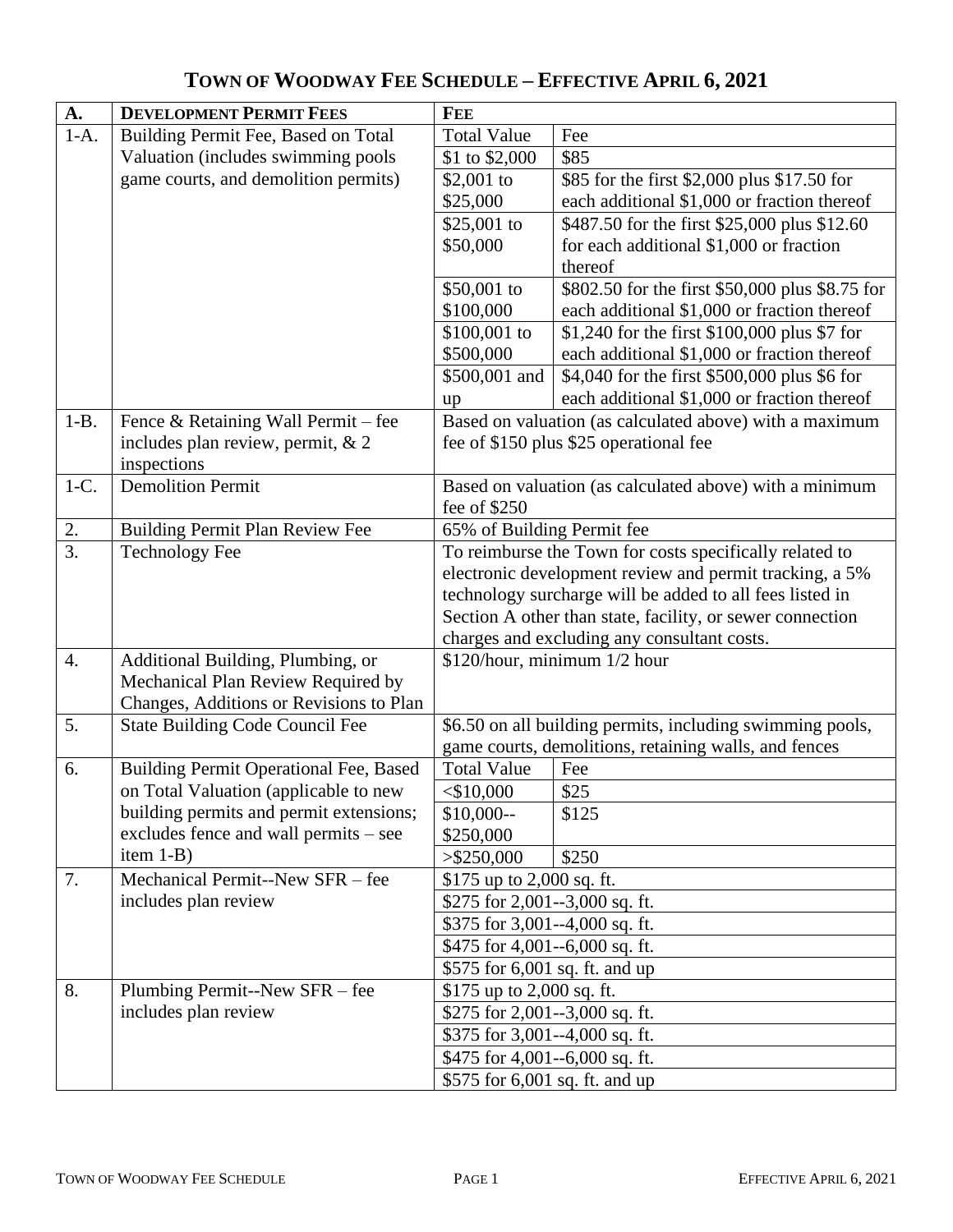| 9.  | Mechanical & Plumbing Permits--                             | \$75 for 1 fixture        |                                      |                                                              |
|-----|-------------------------------------------------------------|---------------------------|--------------------------------------|--------------------------------------------------------------|
|     | Remodels (based on number of fixtures)                      | \$125 for 2 to 4 fixtures |                                      |                                                              |
|     | - fee includes plan review                                  | \$175 for 5 to 7 fixtures |                                      |                                                              |
|     |                                                             |                           |                                      |                                                              |
|     |                                                             |                           | \$225 for 8 to 10 fixtures           |                                                              |
|     |                                                             |                           | \$275 for 11 to 15 fixtures          |                                                              |
|     |                                                             |                           | \$325 for 16-20 fixtures             |                                                              |
|     |                                                             | $$375$ for 21+ fixtures   |                                      |                                                              |
| 10. | Inspections                                                 |                           |                                      | Two inspections per category included in Building,           |
|     |                                                             |                           | Plumbing, and Mechanical Permit fees |                                                              |
| 11. | Re-Inspection Fees                                          | \$120/hour                |                                      |                                                              |
| 12. | Other Building, Plumbing, or                                | \$120/hour                |                                      |                                                              |
|     | Mechanical Inspection Fees Not Listed                       |                           |                                      |                                                              |
| 13. | Moving of Building                                          |                           | \$75 plus deposit if necessary       |                                                              |
| 14. | <b>Installation of a Moved Residential</b>                  | \$250                     |                                      |                                                              |
|     | Structure onto a New Site, Including the                    |                           |                                      |                                                              |
|     | Foundation, Water Hookup and the                            |                           |                                      |                                                              |
|     | <b>Building Drain Connection</b>                            |                           |                                      |                                                              |
| 15. | 6-Month Extension of Building Permit                        |                           |                                      | 1/2 of original building permit fee, plus operational fee;   |
|     |                                                             |                           |                                      | Additional plan review fees may be due, if deemed            |
|     |                                                             |                           | necessary by the Building Official   |                                                              |
| 16. | 6-Month Extension of Plumbing and                           |                           | 1/2 of original permit fee           |                                                              |
|     | <b>Mechanical Permits</b>                                   |                           |                                      |                                                              |
| 17. | 6-Month Extension of Clearing &                             |                           |                                      | 1/2 of original permit fee; Additional plan review fees may  |
|     | <b>Grading Permit</b>                                       |                           |                                      | be due, if deemed necessary by the Town Engineer             |
| 18. | Stop Work Order Fee                                         |                           |                                      | An amount equal to the permit fee, minimum \$250 (Note:      |
|     |                                                             |                           |                                      | this fee is not a permit fee and does not reduce the cost of |
|     |                                                             |                           | any permit(s) that may be required.) |                                                              |
| 19. | Stormwater Capital Facility Charge -                        |                           |                                      | Monthly stormwater service charge for the applicable zone    |
|     | for new Single-Family Residences only                       |                           |                                      | district times the number of months having passed from       |
|     |                                                             |                           |                                      | July 1, 2007 to the time of building permit issuance,        |
|     |                                                             |                           |                                      |                                                              |
|     |                                                             |                           |                                      | provided that the charge shall be calculated on a maximum    |
|     |                                                             | number of 180 months.     |                                      |                                                              |
|     |                                                             |                           | Zone District                        | <b>Monthly Charge</b>                                        |
|     |                                                             |                           | <b>UR</b>                            | \$12.81                                                      |
|     |                                                             |                           | R <sub>14.5</sub>                    | 12.49                                                        |
|     |                                                             |                           |                                      |                                                              |
|     |                                                             |                           | R43                                  | 16.40                                                        |
|     |                                                             |                           | <b>R87</b>                           | 18.94                                                        |
| 20. | Metro Side Sewer Fee - Shown on                             |                           | \$1,070, adjusted annually           |                                                              |
|     | Exhibit A                                                   |                           |                                      |                                                              |
| 21. | Tributary Lot Fee - Shown on Exhibit B                      |                           | \$914, adjusted annually             |                                                              |
| 22. | Fire Department Building Permit Plan                        |                           |                                      | \$102; applicable to new houses and projects adding more     |
|     | Review                                                      |                           | than 500 sq. ft. of living space     |                                                              |
| 23. | Residential Fire Sprinkler 13-D System                      | $1 - 30$                  | \$618                                |                                                              |
|     | - fee includes plan review, permit, $& 2$                   | heads                     |                                      |                                                              |
|     | inspections                                                 | $31+$                     |                                      | \$618 plus \$3/head in excess of 30                          |
|     |                                                             | heads                     |                                      |                                                              |
| 24. | Voluntary 13-D Systems in residences                        | \$206                     |                                      |                                                              |
| 25. | when not otherwise required<br><b>Underground Fuel Tank</b> | \$100                     |                                      |                                                              |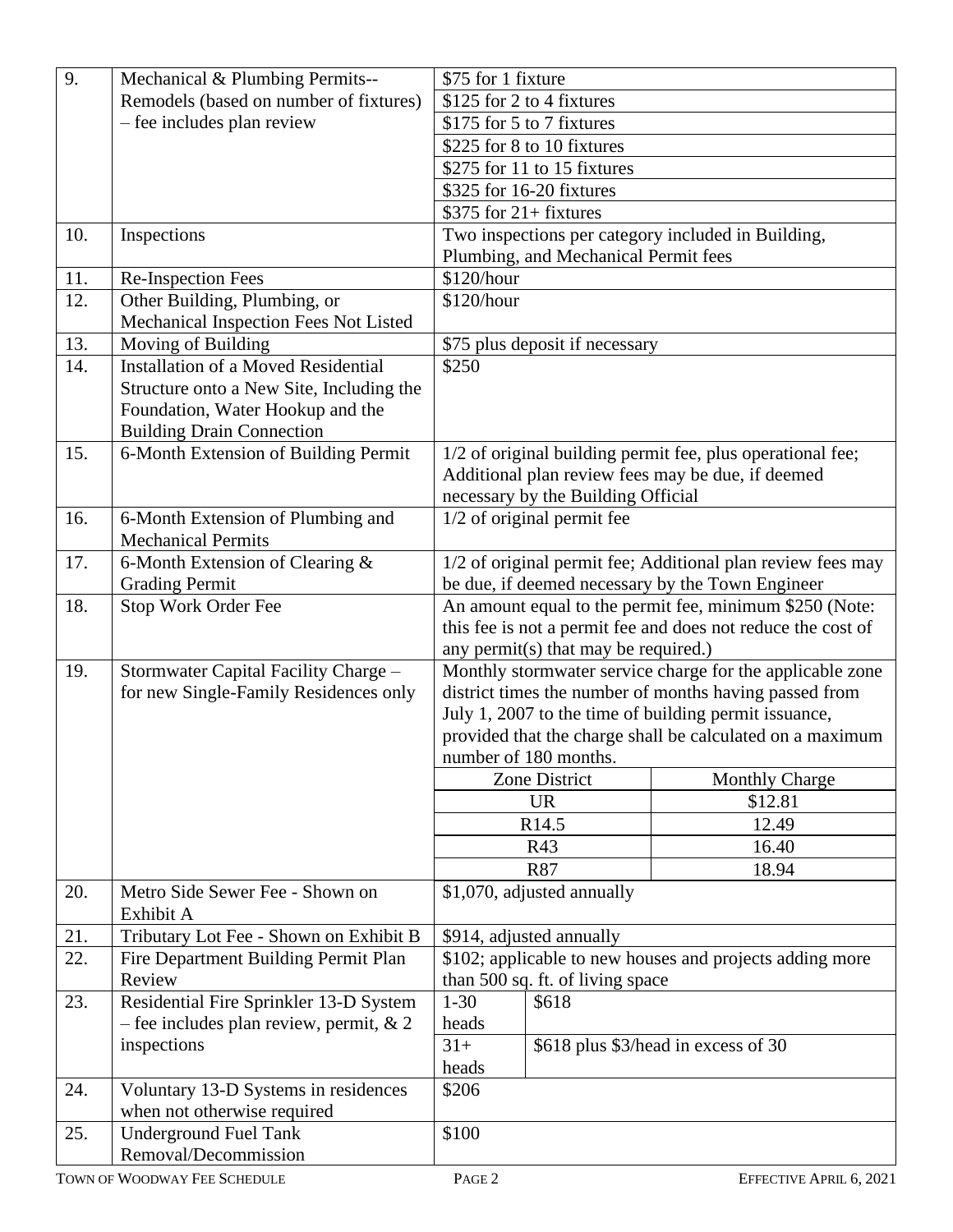| 26. | All Other Fire Department Fees           | \$206/hour, 1 hour minimum               |         |                                                                                    |
|-----|------------------------------------------|------------------------------------------|---------|------------------------------------------------------------------------------------|
| 27. | Code Interpretation                      | \$100 plus costs                         |         |                                                                                    |
| 28. | Appeal of Building Official's Decision   | Appeals of stop work orders or<br>No Fee |         |                                                                                    |
|     |                                          | code enforcement orders                  |         |                                                                                    |
|     |                                          | All other appeals                        |         | \$150                                                                              |
| 29. | Clearing & Grading Permit Fees           | <b>Total Value</b>                       | Fee     |                                                                                    |
|     | (Includes Clearing & Grading             | \$1 to \$5,000                           | \$85    |                                                                                    |
|     | Management Permit)                       | \$5,001 to                               |         | \$85 for the first \$5,000 plus \$17.50 for                                        |
|     |                                          | \$25,000                                 |         | each additional \$1,000 or fraction                                                |
|     |                                          |                                          | thereof |                                                                                    |
|     |                                          | \$25,001 to                              |         | \$435.00 for the first \$25,000 plus \$8.75                                        |
|     |                                          | \$100,000                                |         | for each additional \$1,000 or fraction                                            |
|     |                                          |                                          | thereof |                                                                                    |
|     |                                          | \$100,001 and up                         |         | \$1,091.25 for the first \$100,000 plus \$6                                        |
|     |                                          |                                          |         | for each additional \$1,000 or fraction                                            |
|     |                                          |                                          | thereof |                                                                                    |
| 30. | Clearing & Grading Permit Plan Review    | 65% of Clearing & Grading Permit fee     |         |                                                                                    |
|     | Fee (Includes Clearing & Grading         |                                          |         |                                                                                    |
|     | <b>Management Permit)</b>                |                                          |         |                                                                                    |
| 31. | Tree Management Permit Fees              | <b>Total Value</b>                       | Fee     |                                                                                    |
|     |                                          | \$1 to \$5,000                           | No fee  |                                                                                    |
|     |                                          | \$5,001 to<br>\$25,000                   |         | \$85 for the first \$5,000 plus \$17.50 for<br>each additional \$1,000 or fraction |
|     |                                          |                                          | thereof |                                                                                    |
|     |                                          | \$25,001 to                              |         | \$435.00 for the first \$25,000 plus \$8.75                                        |
|     |                                          | \$100,000                                |         | for each additional \$1,000 or fraction                                            |
|     |                                          |                                          | thereof |                                                                                    |
|     |                                          | \$100,001 and up                         |         | \$1,091.25 for the first \$100,000 plus \$6                                        |
|     |                                          |                                          |         | for each additional \$1,000 or fraction                                            |
|     |                                          |                                          | thereof |                                                                                    |
| 32. | Tree Management Permit Plan Review       | 65% of Tree Management Permit fee        |         |                                                                                    |
|     | Fee                                      |                                          |         |                                                                                    |
| 33. | <b>Additional Grading Plan Review or</b> | Actual engineering review costs          |         |                                                                                    |
|     | Review of Specialized Reports Required   |                                          |         |                                                                                    |
|     | by Changes, Additions or Revisions to    |                                          |         |                                                                                    |
|     | <b>Approved Plans</b>                    |                                          |         |                                                                                    |
| 34. | Storm Drainage and Erosion Control       | Actual engineering costs                 |         |                                                                                    |
|     | Facilities and Inspections and Plan      |                                          |         |                                                                                    |
|     | Review                                   |                                          |         |                                                                                    |

| В. | <b>RIGHT-OF-WAY PERMITS</b>       | <b>FEE</b>                                          |                 |
|----|-----------------------------------|-----------------------------------------------------|-----------------|
| 1. | Right-of-Way--Homeowner           | $$150 + \text{costs}$ (includes one ROW inspection) |                 |
| 2. | Right-of-Way--Minor Utility       | $$250 + \text{costs}$ (includes one ROW inspection) |                 |
| 3. | Right-of-Way--Major Utility       | $$350 + \text{costs}$ (includes one ROW inspection) |                 |
| 4. | <b>Additional ROW Inspections</b> | \$75 for each inspection                            |                 |
|    | Road Cut Permit                   | \$115 plus pavement mitigation fee                  |                 |
| a. | <b>Pavement Mitigation Fee</b>    | <b>Approximate Remaining Years</b>                  | Fee per sq. ft. |
|    |                                   | 0-4 Years                                           | No fee          |
|    |                                   | 5-7 Years                                           | \$4.50          |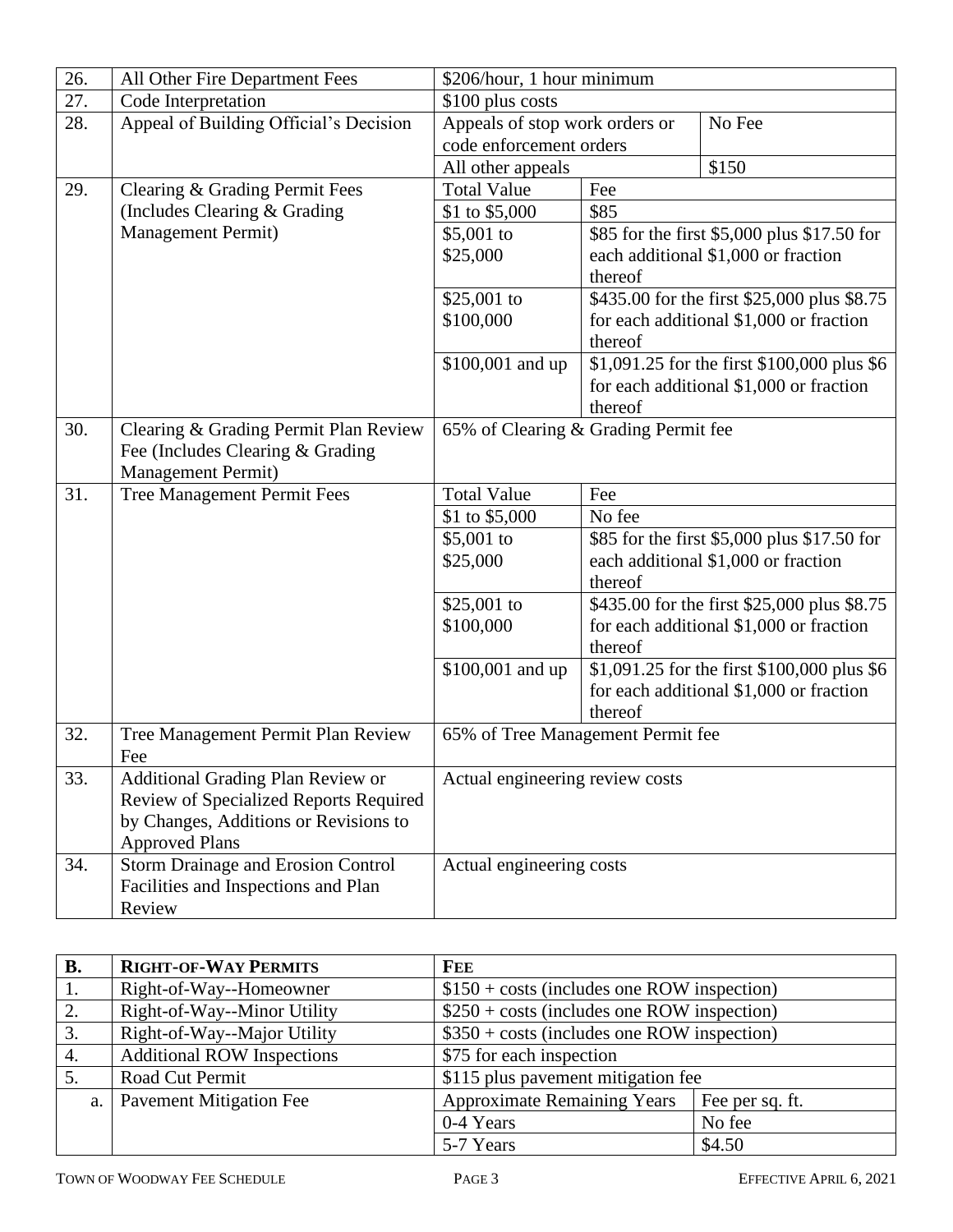|    |                                                                             | 8-10 Years                                                                                                                                                                                                                   | \$6.50  |
|----|-----------------------------------------------------------------------------|------------------------------------------------------------------------------------------------------------------------------------------------------------------------------------------------------------------------------|---------|
|    |                                                                             | $11-15$ Years                                                                                                                                                                                                                | \$9.50  |
|    |                                                                             | $16+Years$                                                                                                                                                                                                                   | \$12.50 |
| 6. | 30-day Extension of Right-of-Way<br>Permits                                 | $\frac{1}{2}$ of original permit fee                                                                                                                                                                                         |         |
| 7. | Revocable Permit for Unfranchised<br>Facilities in the Town's Rights-of-Way | $$75$ /year                                                                                                                                                                                                                  |         |
| 8. | <b>Technology Fee</b>                                                       | To reimburse the Town for costs specifically related to<br>electronic development review and permit tracking, a 5%<br>technology surcharge will be added to all fees listed in<br>Section B, excluding any consultant costs. |         |
| 9. | Stop Work Order Fee                                                         | An amount equal to the permit fee, minimum \$250 (Note:<br>this fee is not a permit fee and does not reduce the cost of<br>any permit(s) that may be required.)                                                              |         |

| $C_{\bullet}$ | <b>LAND USE FEES</b>            | <b>FEE</b>                                               |
|---------------|---------------------------------|----------------------------------------------------------|
| 1.            | <b>Short Subdivision</b>        |                                                          |
| a.            | Preliminary Plat                | $$1,750$ base plus $$100/lot + costs$                    |
| $\mathbf b$ . | <b>Final Plat</b>               | $$1,250$ base plus $$50/lot + costs$                     |
| 2.            | Formal Subdivision              |                                                          |
| a.            | Preliminary Plat                | $$3,000$ base plus $$100/lot + costs$                    |
| $b$ .         | <b>Final Plat</b>               | \$2,000 base plus $$50/lot + costs$                      |
| 3.            | Variance                        | $$1,500$ plus costs                                      |
| 4.            | <b>Administrative Variance</b>  | \$750 plus costs                                         |
| 5.            | <b>Conditional Use Permit</b>   | $$1,500$ plus costs                                      |
| 6.            | <b>Boundary Line Adjustment</b> | \$750 plus costs                                         |
| 7.            | Comprehensive Plan Amendment    |                                                          |
| a.            | Site Specific                   | $$1,000$ plus costs                                      |
| $\mathbf b$ . | <b>Text Amendment</b>           | $$1,000$ plus costs                                      |
| 8.            | Zoning Ordinance Amendment      | $$1,000$ plus costs                                      |
| 9.            | <b>Wireless Facility Fee</b>    | $$4,000$ plus costs                                      |
| 10.           | Appeals                         | \$500 plus costs                                         |
| 11.           | <b>SEPA</b>                     | \$500 plus costs                                         |
| 12.           | Code Interpretation             | \$100 plus costs                                         |
| 13.           | <b>Site Plan Review</b>         | \$250                                                    |
| 14.           | <b>Technology Fee</b>           | To reimburse the Town for costs specifically related to  |
|               |                                 | electronic development review and permit tracking, a 5%  |
|               |                                 | technology surcharge will be added to all fees listed in |
|               |                                 | Section C, excluding any consultant costs.               |

| D.             | <b>LICENSES/OTHER FEES</b>                                                  | <b>FEE</b>                                            |
|----------------|-----------------------------------------------------------------------------|-------------------------------------------------------|
|                | Business License – Annual value of                                          | \$50                                                  |
|                | products, gross proceeds of sales, or                                       | Delinquency fees:                                     |
|                | gross income in the Town is greater than                                    | 15--30 days: Greater of 10% of license fee or \$5.00  |
|                | $$2,000$ /year                                                              | 31--90 days: Greater of 50% of license fee or \$10.00 |
|                |                                                                             | >90 days: Greater of 100% of license fee or \$25.00   |
| $\overline{2}$ | Business License – In Town – Annual<br>value of products, gross proceeds of | No fee                                                |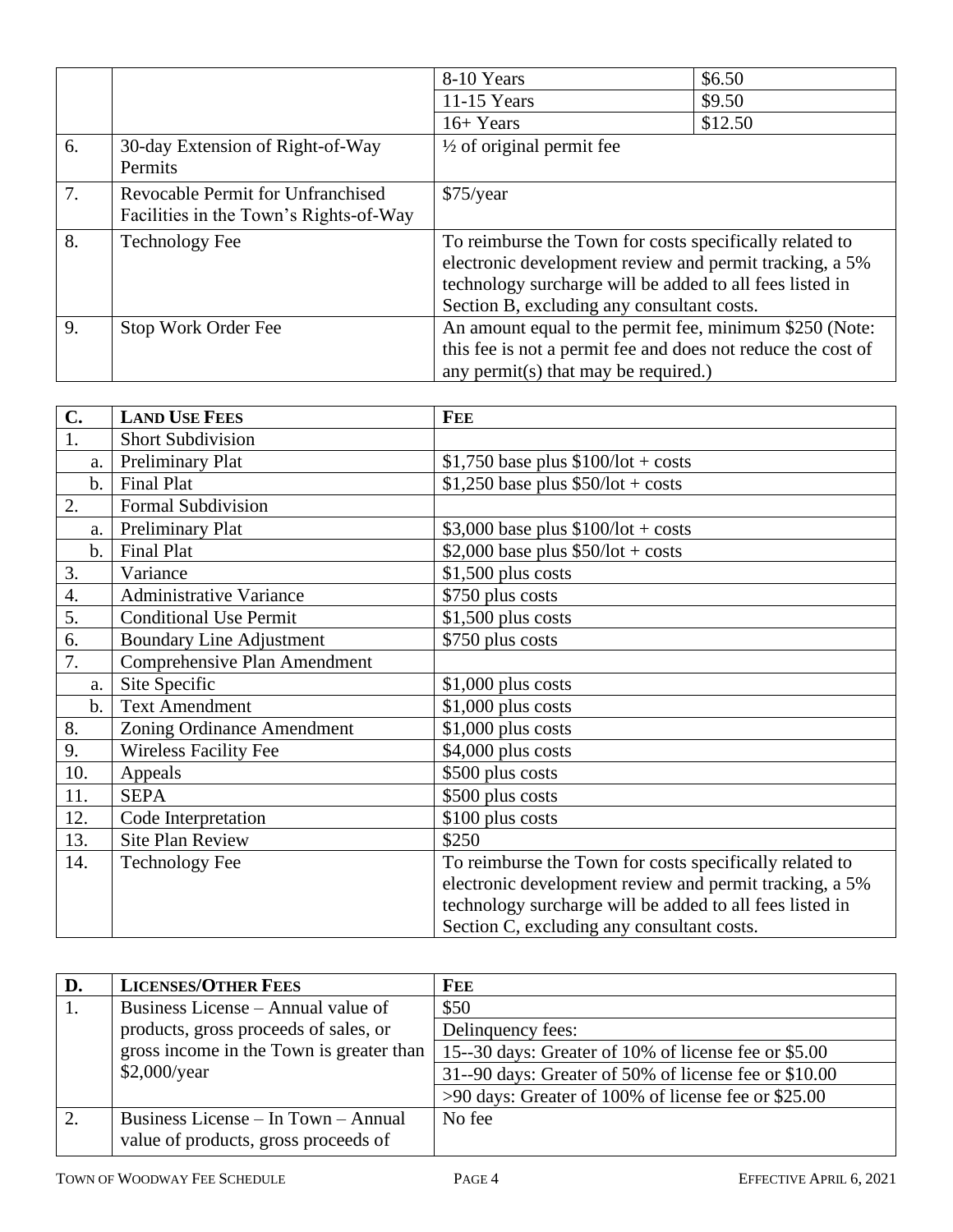|     | sales, or gross income of the business in<br>the Town is equal to or less than \$2,000 |                                                               |
|-----|----------------------------------------------------------------------------------------|---------------------------------------------------------------|
|     |                                                                                        |                                                               |
| 3.  | <b>Solicitation Permit</b>                                                             | No fee                                                        |
| 4.  | Peddler Permit                                                                         | No fee                                                        |
| 5.  | Lifetime Animal License                                                                | \$50                                                          |
| 6.  | Animal License - Replacement Tag                                                       | \$10                                                          |
| 7.  | Sign Permit                                                                            | Individual: \$50                                              |
|     |                                                                                        | 2--5 agents: \$100                                            |
|     |                                                                                        | 6--10 agents: \$200                                           |
|     |                                                                                        | 10 or more agents: \$300                                      |
| 8.  | Sign Retrieval Fee                                                                     | \$50/sign                                                     |
| 9.  | Returned Check Fee - Electronic                                                        | \$6                                                           |
|     | Payment – Unable to Locate Account                                                     |                                                               |
| 10. | Returned Check Fee - All Other                                                         | \$30                                                          |
| 11. | Reproducing Public Records                                                             | \$0.15 per page for letter, legal, or $11x17$ size copies of  |
|     |                                                                                        | public records                                                |
|     |                                                                                        | Actual cost for larger copies or scans                        |
|     |                                                                                        | \$0.10 per page for letter, legal, or $11x17$ size public     |
|     |                                                                                        | records scanned into an electronic format                     |
|     |                                                                                        | \$0.05 per each four electronic files or attachments          |
|     |                                                                                        | uploaded to email, cloud-based data storage service, or       |
|     |                                                                                        | other means of electronic delivery                            |
|     |                                                                                        | \$0.10 per gigabyte for the transmission of public records in |
|     |                                                                                        | an electronic format or for the use of Town equipment to      |
|     |                                                                                        | send the records electronically                               |
|     |                                                                                        | The actual cost of any digital storage media or device        |
|     |                                                                                        | provided by the Town                                          |
|     |                                                                                        | The actual cost of any container or envelope used to mail     |
|     |                                                                                        | the copies to the requestor and the actual postage or         |
|     |                                                                                        | delivery charge                                               |
|     |                                                                                        | Any applicable customized service charges, as described in    |
|     |                                                                                        | RCW 42.56.120(4)                                              |
|     |                                                                                        | The charges above may be combined to the extent that          |
|     |                                                                                        | more than one type of charge applies to copies produced in    |
|     |                                                                                        | response to a particular request                              |
|     |                                                                                        | The Town may charge a flat fee of up to two dollars for       |
|     |                                                                                        | any request as an alternative to fees authorized above when   |
|     |                                                                                        | the Town reasonably estimates and documents that the          |
|     |                                                                                        | costs allowed under this subsection are clearly equal to or   |
|     |                                                                                        | more than two dollars                                         |
| 12. | Fax                                                                                    | $$0.20$ /page                                                 |
| 13. | <b>False Alarms</b>                                                                    | \$250/second and consecutive responses within 6 months        |
| 14. | <b>General Appeals</b>                                                                 | \$300 plus costs                                              |
| 15. | Large Function Permit                                                                  | No fee                                                        |
| 16. | <b>Outdoor Burning</b>                                                                 | Prohibited                                                    |
| 17. | <b>Temporary Tent Encampments</b>                                                      | No fee                                                        |

**E. TOWN HALL RENTAL FEE**